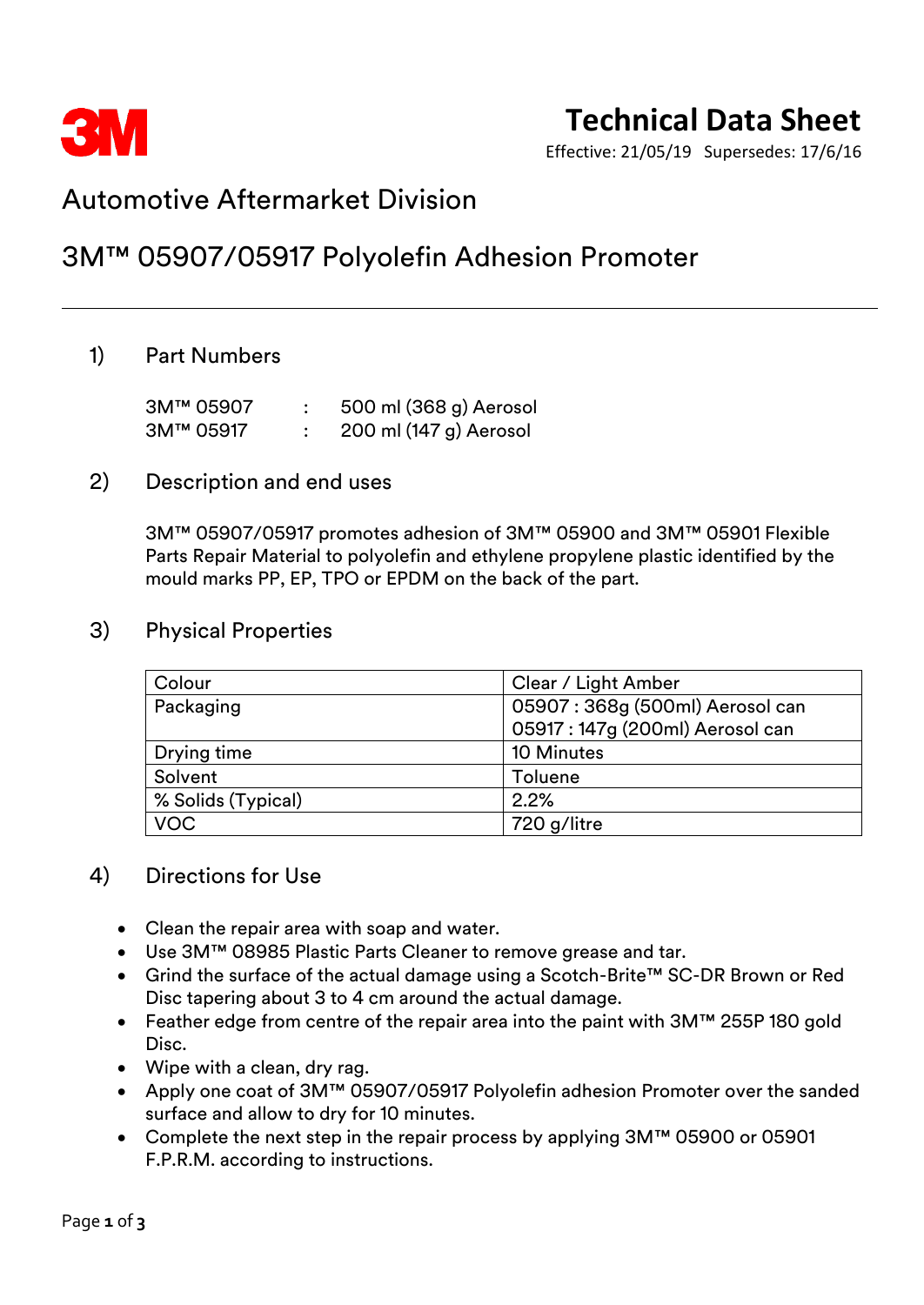

# **Technical Data Sheet**

Effective: 21/05/19 Supersedes: 17/6/16

• *Important*: After every sanding step in the repair process which exposes the plastic surfaces, 3M 05907/05917 Polyolefin Adhesion Promoter must be applied to ensure adhesion of the next product in the repair sequence. Invert can and spray to purge nozzle.

### 5) Storage

Protect from sunlight.

Cool dry place. Best results are obtained when material is stored and applied at room temperature, 15 to 30°C. Storage temperature must not exceed 50°C.

Shelf life: 24 months from date of manufacture under normal storage conditions. Refer to 'lot number' and 'best before date' on can.

### 6) Safety

Please refer to the Material Safety Data Sheet or contact your local 3M™ Toxicological Department.

Pressurised container. Protect from sunlight and do not expose to temperatures exceeding 50°C. Do not pierce or burn, even after use. Do not spray on a naked flame or incandescent material. Keep out of reach of children.

3M™ 05907/05917 Polyolefin Adhesion Promoter is designed FOR PROFESSIONAL INDUSTRIAL USE ONLY.

### 7) Disclaimer

All statements, technical information and recommendations are based on tests we believe to be reliable but the accuracy or completeness thereof is not guaranteed. Please ensure before using our product that it is suitable for your intended use. All questions of reliability relating to this product are governed by the Terms of Sale subject, where applicable, to the prevailing law.